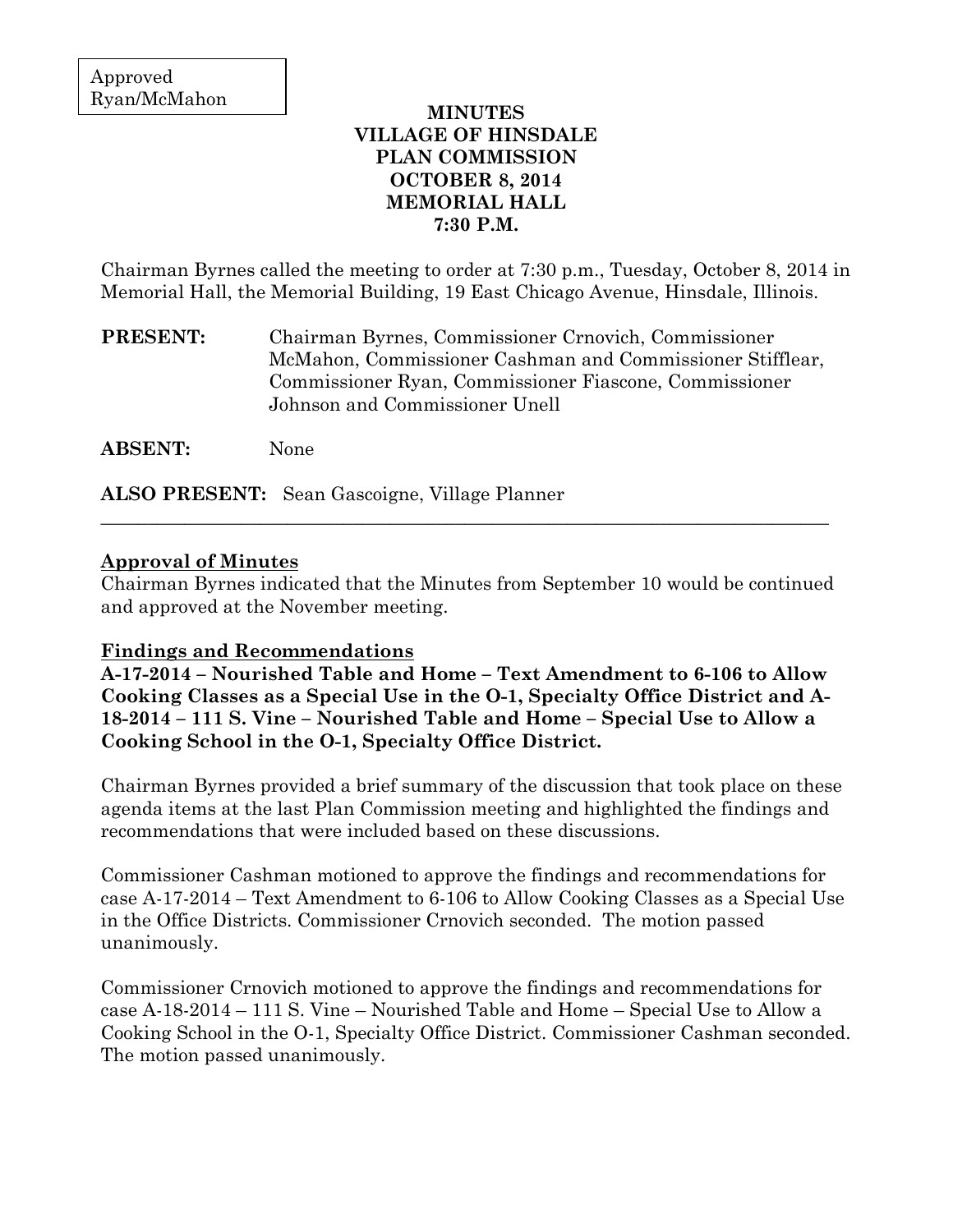**Plan Commission Minutes October 8, 2014** 

## **Public Hearings**

**A-23-2014 – 10, 11 and 12 Salt Creek Lane, and 901 and 907 N. Elm Street – Med Properties – Special Use Permit to Allow a Planned Development and Site Plan/Exterior Appearance Approval for the Construction of a New 3- Story Building with Surface Parking Lot at10 Salt Creek (Transcript of the following Public Hearing on file).** 

Chairman Byrnes confirmed that the public hearing was still open and indicated that this item was continued from the September 10 meeting.

John George, attorney for the applicant, introduced himself, summarized the proposal and outlined the changes from the original proposal. He then went on to explain some specifics regarding the project, as well as the requested waivers.

Bill Dvorak of Med Properties, introduced himself and discussed the memo that was circulated as part of the packet. He explained the purpose and intent of the applicant's proposal and introduced the project architect.

Steve Saunders of ESA Architects thanked the Commission for their time and detailed the changes that were made since the previous submittal, which included alterations to the wayfinding signage, increased landscaping improvements, a new loading dock at 10 Salt Creek and two new entrances proposed for 12 Salt Creek Lane.

General discussion ensued and the Commission questioned aspects of the wayfinding signage, including the size and number of signs, as well as whether the other tenants in the office park had been notified and were on board with the proposed entrance sign. Additional discussion ensued regarding the additional tenants in the office park and the overall number of signs that already exist.

Mr. Saunders continued with his presentation, identifying the additional changes that were introduced at both 10 and 12 Salt Creek, as a result of comments and concerns raised at the September meeting.

The Commission engaged in discussions on the proposed changes, including parking lot setbacks, landscape buffers and the proposed bike paths.

Mr. Saunders continued with his presentation pertaining to the design and architecture of the proposed 10 Salt Creek building. He discussed building materials, colors and other specifics regarding the proposal.

Commissioner Stifflear questioned the applicant as to why they decided to go with a three-story building, rather than a five-story as permitted.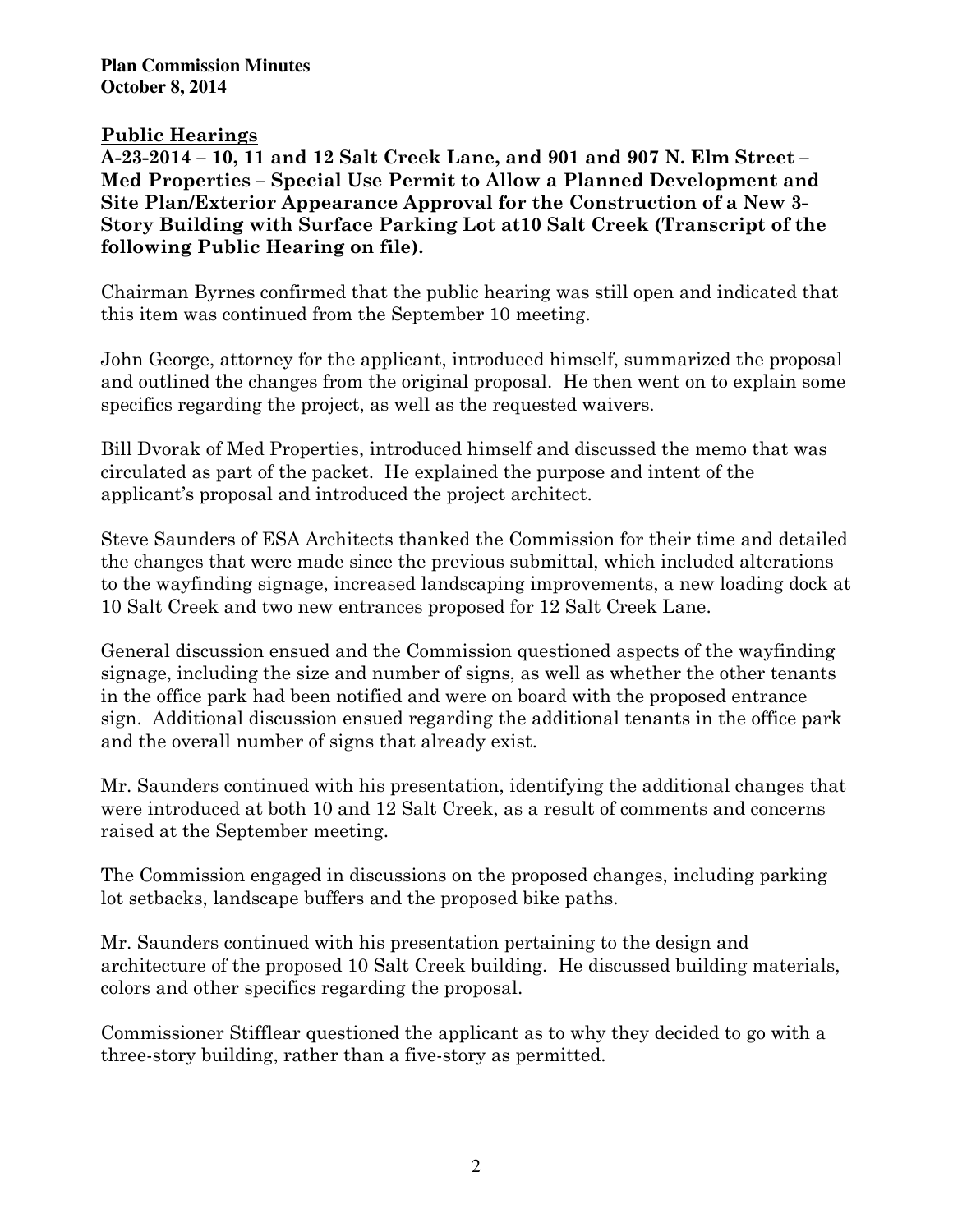#### **Plan Commission Minutes October 8, 2014**

Mr. Saunders indicated that the reason was driven by parking needs and discussion ensued regarding the proposed parking requirements and occupancy make up within the building.

General discussion ensued regarding the proposed parking, landbanking and the possibility of a parking variation for less parking. Discussions continued regarding the architectural changes to 12 Salt Creek and proposed elements of 10 Salt Creek.

Mr. Saunders continued with his presentation.

Michael Wirthman from KLOA, presented the additional information collected in regards to the traffic study and which areas of the study contained revisions.

General discussion ensued regarding the traffic report revisions and the impact of some of those changes.

Chairman Byrnes asked if anyone in the audience wanted to speak and several Graue Mill residents came forward to express concerns regarding traffic, stormwater management and the overabundance of signage within the office park.

Peter Coules introduced himself as a representative for a potential tenant within one of the office buildings, as well as a long time tenant of the office park. He presented a history of the office park as well as a general history of the sale and purchase of several of the individual properties over the years.

General discussion ensued regarding the history of the property, as well as the signage.

The Commission and applicant continued their discussions regarding the wayfinding signage and the proposed sign at the main entrance. Mr. Dvorak indicated that the applicant had determined earlier in the day, to remove all signage requests from the application, and only pursue signage as it relates to wayfinding.

Mr. George provided some closing remarks in response to some of the neighbor's comments and general discussion ensued regarding the development of 10 Salt Creek and lot coverage.

General discussion ensued regarding the proposed lot coverage at 10 Salt Creek. Many of the Commissioners expressed concerns with the degree of lot coverage and lack of green space, versus the public benefits being offered by the applicant.

Chairman Byrnes closed the public hearing and summarized the standards relevant to this request.